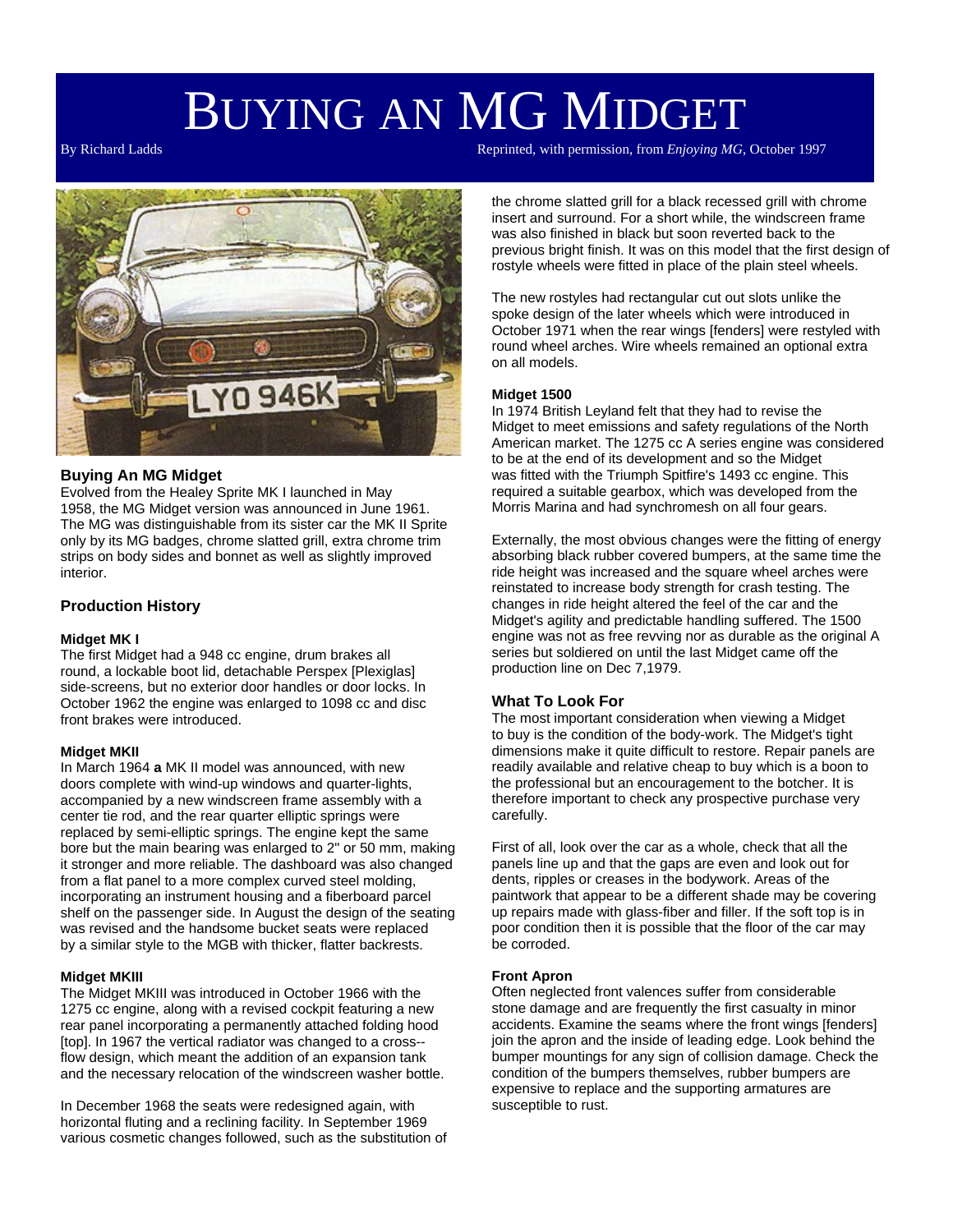# **Buying an MG Midget**

# **Front Wings [Fenders]**

These panels tend to rust along the bottom seam where the lower part of the wing meets the top of the sill [rocker panel], because this area often becomes a trap for dirt and moisture. Corrosion can also occur around the headlamp. There is a drain hole at the bottom of the lip on the front wing, if this is allowed to remain blocked, dirt and sludge can build up and corrode the panel.

### **Doors**

Check that the doors fit correctly with even gaps all round. If the doors are a tight fit at the top and prone to stick at the top. then they are being pinched in by a folding body tub or the tub has been repaired unsupported. Examine door seals and make sure the window winders work smoothly. Check the drain holes and look for signs of corrosion along the door bottoms.

# **Hinge Pillar Or 'A' Post**

Corrosion can strike here and when it does it is difficult and expensive to repair. Check this out very carefully.

# **Sills [Rocker Panels]**

These panels are the most likely site of corrosion and when it strikes here they must be replaced because they provide vital structural support for the body. Surface corrosion on the outside of the sill panel usually betrays much more damage beneath. To examine them thoroughly lay down on an old coat or similar and shine a torch [flashlight] along the underside. There may be drain holes in the sills (not always) but there should not be any corrosion holes. The sill jacking points, or two jacking points on the 1500 Midget, allow some access to the inside of the sill to check for corrosion. Replacement of the sills is a complex job and requires the complete removal of the corroded panels and the precise refitting of the new inner and outer sills. During this process it is essential to support the body correctly to avoid distortion

#### **Bonnet**

The leading edge of the bonnet is double skinned and water can become trapped and rust through the panel. Repair sections are available but require some skill to fit. Dents in this area can also be extremely difficult to repair because of the double skin and it is often cheaper and easier to replace the whole panel.

# **Rear Wing [Fender]**

The top of the wheel arch inner and outer panels can corrode, the square wheel arch models seem particularly prone to this. The lower rear wing immediately behind the door where it joins the sill is another area liable to rust. Check these areas and rear quarter wing for corrosion or body filler.

#### **Boot**

#### Open the lid and examine

the lip of the lid for corrosion. Examine the boot floor for rust or tell tale signs of dampness. While you are in the boot check the condition of the spare wheel and that the original jack and wheel-brace are present.

#### **Floor Pan**

Although the floor pan is a flat panel it is still vulnerable to corrosion. Lift the carpets and examine the floor, particularly the area behind the seats where the spring hangers for the rear springs are mounted. This area is susceptible to



considerable stress and is also vulnerable to the build up of deposits of mud and road salt.

#### **Underside**

If possible jack up the car and support it on purpose built axle stands, never crawl under an unsupported vehicle. Use a powerful torch [flashlight] to examine the underside of the car, pay particular attention to the cross members, rear suspension mountings, as well as the fuel tank and its fittings. Beware of patch repairs and any corrosion in the floor areas adjacent to the suspension mounting points.



#### **Engine Bay Inspection**

Lift the bonnet and examine the engine for oil leaks, especially around the filter housing, at oil cooler unions (if fitted) and around the gaskets. Look out for tracks of anti-freeze or rust stains on the block indicating water leaks.

Listen to the engine running, check for blowing around manifolds and between the manifold and down pipe. Tappets are noisy on A series engines, particularly the 1275 unit, but you should not hear the timing chain tinkling or deep rumbles from the bottom end. A 1500 cc engine that knocks or rumbles is probably due for major repair work.

Examine the clutch and brake master cylinder and surrounding paint-work for signs of fluid leaks or spillage.